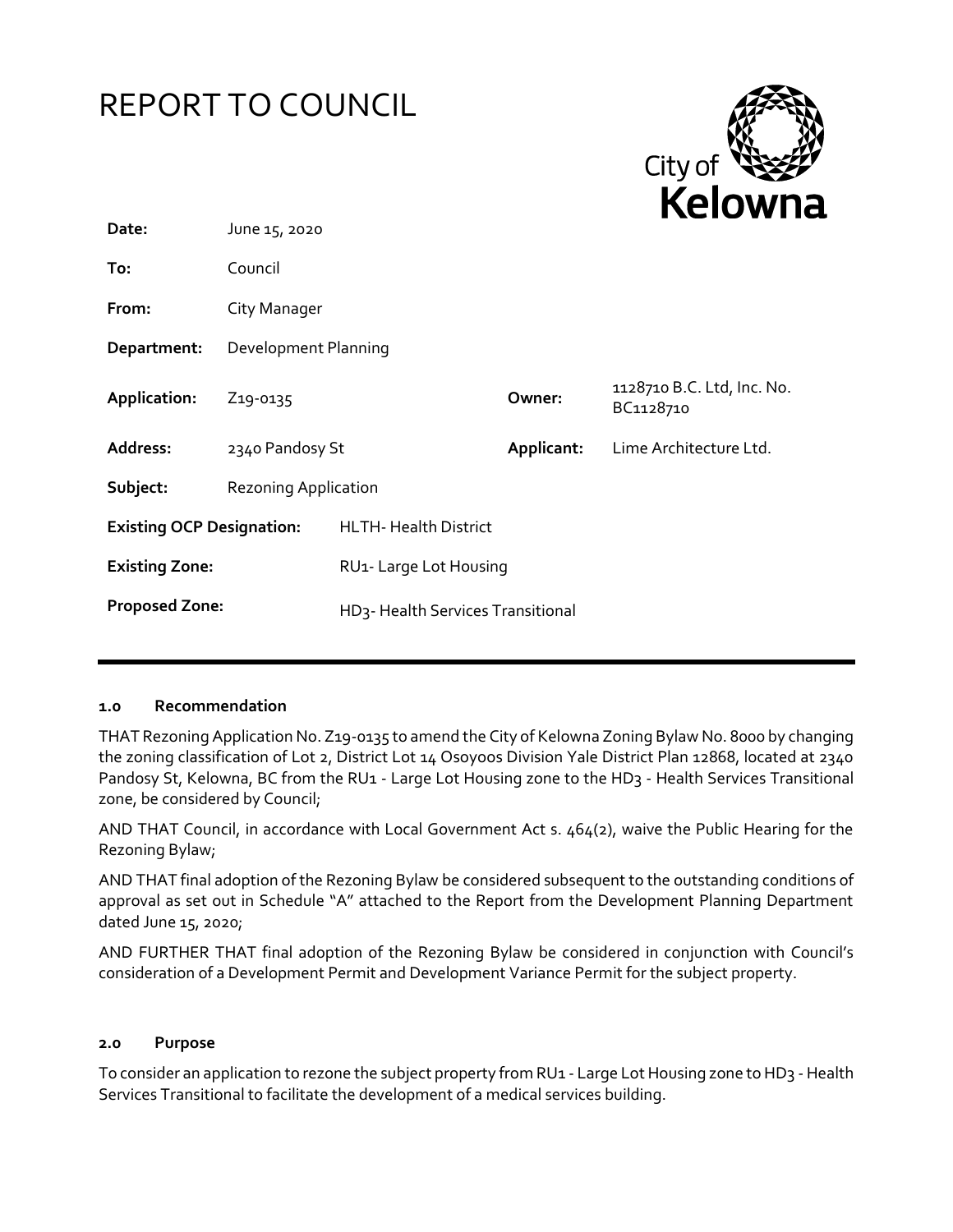## **3.0 Development Planning**

Development Planning Staff recommend support for the proposed rezoning amendment to facilitate the development of a two storey medical services building. The proposal is aligned with the Official Community Plan future land use designation of Health District. The HD3- Health Services Transitional zone is intended to be transitional in nature between the hospital campus and surrounding residential neighbourhoods.

## **4.0 Proposal**

## 4.1 Project Description

The proposal is located on a corner lot and offers the opportunity to develop a new medical service building that fronts onto Pandosy St. The proposal meets the purpose of the Health Services Transitional Zone, given the close proximity of the site to the hospital campus and opportunity to provide low-impact health services through a built form that is sensitive to the adjacent residential properties.

Staff are currently reviewing a Development Permit and are tracking potential variances to the front yard setback and landscape buffers.

## 4.2 Site Context

The subject property is located at the corner of Christleton Ave and Pandosy St and contains a single-family dwelling. A single-family dwelling is located on the parcel directly to the north, followed by the hospital campus. The site is bordered by Pandosy St on the east property line and pre-dominantly single family residential to the east, south and west.

Specifically, adjacent land uses are as follows:

| Orientation | Zoning                              | <b>Land Use</b>         |
|-------------|-------------------------------------|-------------------------|
| North       | RU <sub>1</sub> - Large Lot Housing | Single Dwelling Housing |
| East        | RU6- Residential Two Dwelling       | Two Dwelling Housing    |
| South       | RU <sub>1</sub> - Large Lot Housing | Single Dwelling Housing |
| West        | RU <sub>1</sub> - Large Lot Housing | Single Dwelling Housing |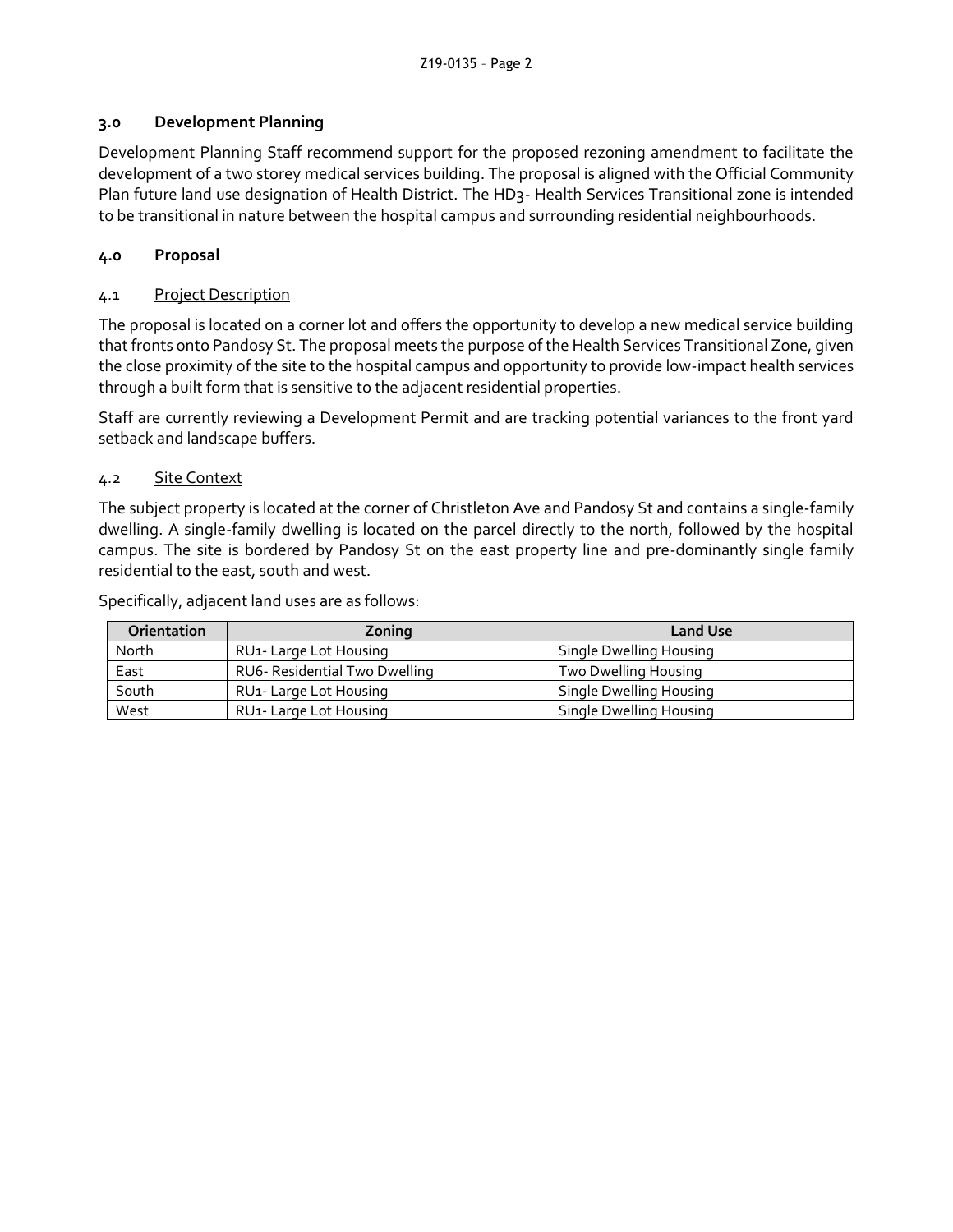## **Subject Property Map:**



- **5.0 Current Development Policies**
- 5.1 Kelowna Official Community Plan (OCP)

### Chapter 4: Health District

#### *Definition:*

The Health District west of Pandosy Street is a transitional area from the Kelowna General Hospital campus to the surrounding residential neighbourhoods. Any properties west of Pandosy Street that are designated health district are limited to the HD3- Health Services Transitional zone of the Zoning Bylaw. The embedded guidelines are intended to ensure that the design of individual developments is compatible with the overall neighbourhood context, adjacent established and future residential neighbourhoods of this area.

#### 5.2 Zoning Bylaw No. 8000

HD<sub>3</sub>- Health Services Transitional. The intent of the HD<sub>3</sub> zone is to provide a transitional zone, including supportive and low-impact health service uses, from the Kelowna General Hospital campus to the established residential neighbourhood to the north and south. The zone will allow for small-scale health services that are generally compatible with residential land uses and capable of being located in a neighbourhood setting.